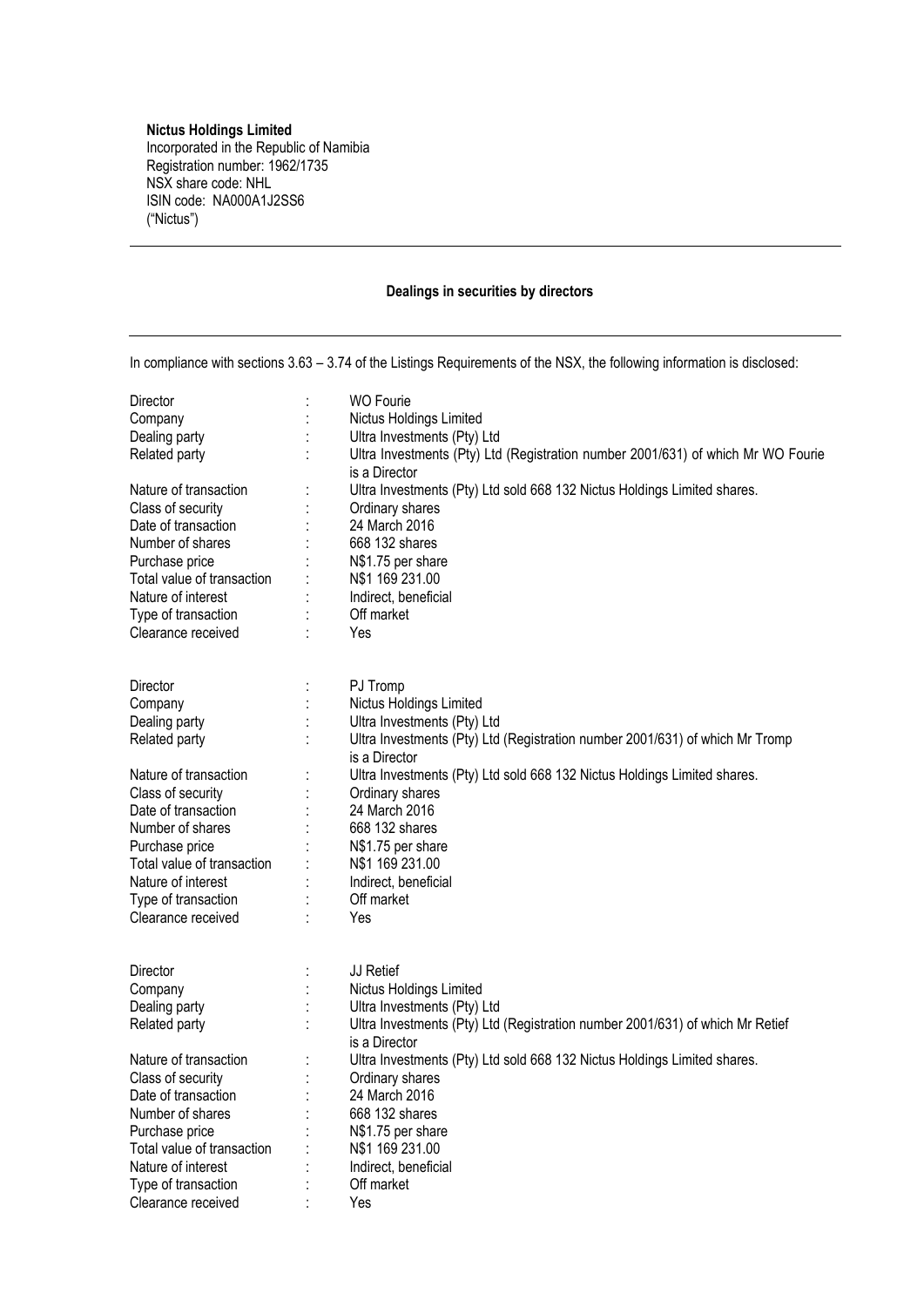| Director                   |   | FR van Staden                                                                                                           |
|----------------------------|---|-------------------------------------------------------------------------------------------------------------------------|
| Company                    |   | Nictus Holdings Limited                                                                                                 |
| Dealing party              |   | Hakos Capital and Finance (Pty) Ltd, a wholly owned subsidiary of Nictus Holdings                                       |
|                            |   | Limited                                                                                                                 |
| Related party              | t | Hakos Capital and Finance (Pty) Ltd (registration number: 1999/485), a company of<br>which Mr Van Staden is a director. |
| Nature of transaction      |   | Hakos Capital and Finance (Pty) Ltd purchased 668 132 Nictus Holdings Limited                                           |
|                            |   | shares.                                                                                                                 |
| Class of security          |   | Ordinary shares                                                                                                         |
| Date of transaction        |   | 24 March 2016                                                                                                           |
| Number of shares           |   | 668 132 shares                                                                                                          |
| Purchase price             |   | N\$1.75 per share                                                                                                       |
| Total value of transaction |   | N\$1 169 231.00                                                                                                         |
| Nature of interest         |   | Indirect, beneficial                                                                                                    |
| Type of transaction        |   | Off market                                                                                                              |
| Clearance received         |   | Yes                                                                                                                     |
|                            |   |                                                                                                                         |
|                            |   |                                                                                                                         |
| <b>Director</b>            |   | <b>NC Tromp</b>                                                                                                         |
| Company                    |   | Nictus Holdings Limited                                                                                                 |
| Dealing party              |   | Hakos Capital and Finance (Pty) Ltd, a wholly owned subsidiary of Nictus Holdings<br>Limited                            |
| Related party              |   | Hakos Capital and Finance (Pty) Ltd (registration number: 1999/485), a company of<br>which Mr Tromp is a director.      |
| Nature of transaction      | ÷ | Hakos Capital and Finance (Pty) Ltd purchased 668 132 Nictus Holdings Limited                                           |
|                            |   | shares.                                                                                                                 |
| Class of security          |   | Ordinary shares                                                                                                         |
| Date of transaction        |   | 24 March 2016                                                                                                           |
| Number of shares           |   | 668 132 shares                                                                                                          |
| Purchase price             |   | N\$1.75 per share                                                                                                       |
| Total value of transaction |   | N\$1 169 231.00                                                                                                         |
| Nature of interest         |   | Indirect, beneficial                                                                                                    |
| Type of transaction        |   | Off market                                                                                                              |
| Clearance received         |   | Yes                                                                                                                     |
|                            |   |                                                                                                                         |
| Director                   |   | PJ de W Tromp                                                                                                           |
| Company                    |   | Nictus Holdings Limited                                                                                                 |
| Dealing party              |   | Hakos Capital and Finance (Pty) Ltd, a wholly owned subsidiary of Nictus Holdings                                       |
|                            |   | Limited                                                                                                                 |
| Related party              |   | Hakos Capital and Finance (Pty) Ltd (registration number: 1999/485), a company of                                       |
|                            |   | which Mr Tromp is a director.                                                                                           |
| Nature of transaction      |   | Hakos Capital and Finance (Pty) Ltd purchased 668 132 Nictus Holdings Limited                                           |
|                            |   | shares.                                                                                                                 |
| Class of security          |   | Ordinary shares                                                                                                         |
| Date of transaction        |   | 24 March 2016                                                                                                           |
| Number of shares           |   | 668 132 shares                                                                                                          |
|                            |   | N\$1.75 per share                                                                                                       |
| Purchase price             |   |                                                                                                                         |
| Total value of transaction |   | N\$1 169 231.00                                                                                                         |
| Nature of interest         |   | Indirect, beneficial                                                                                                    |
| Type of transaction        |   | Off market                                                                                                              |
| Clearance received         |   | Yes                                                                                                                     |